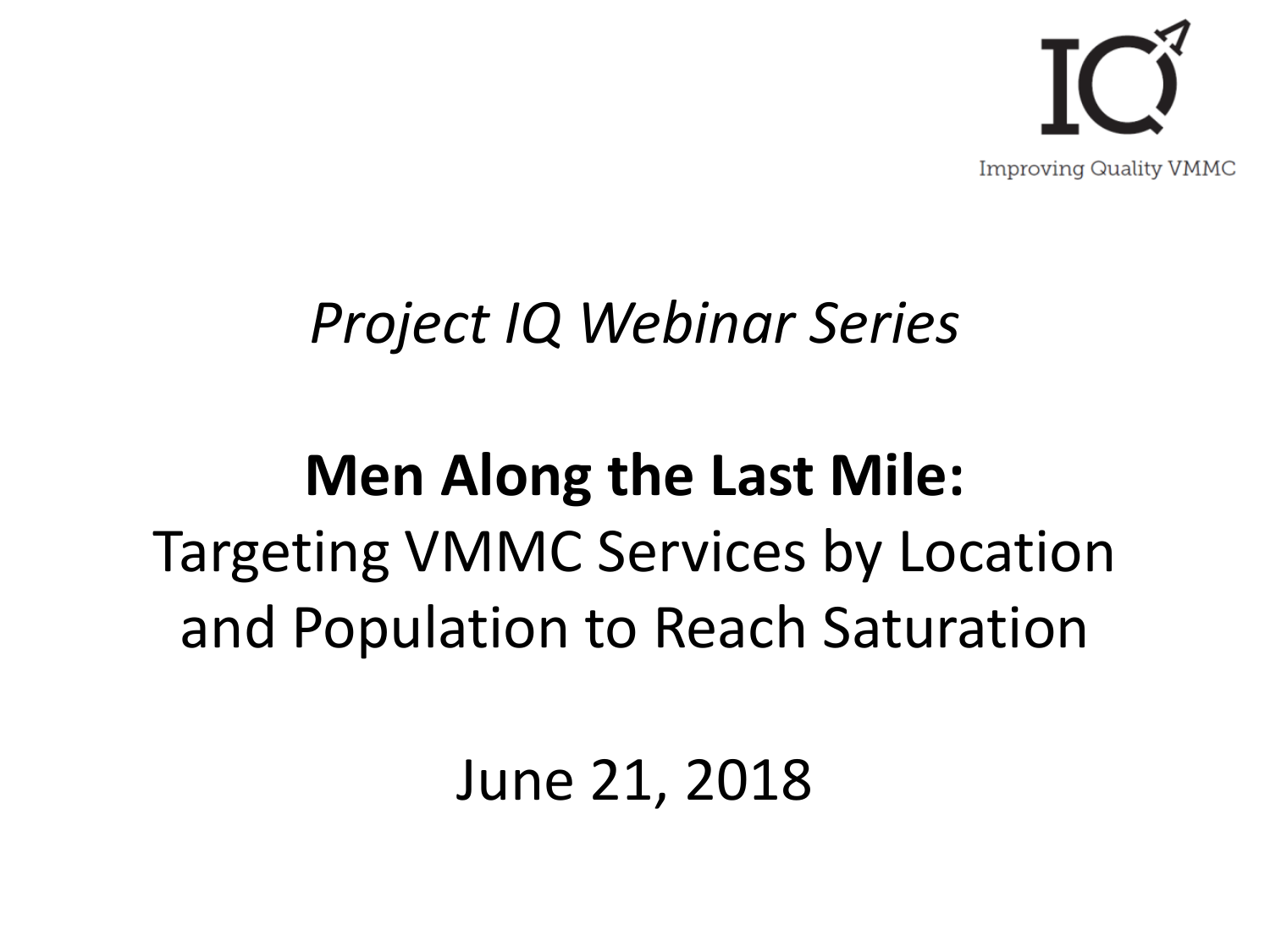# Background

- 2018 PEPFAR Country Operational Plan and recent population-based surveys have highlighted the need to target services for impact
	- Leverage existing data and resources to achieve saturation in subnational units
	- Continue to support age pivot to accelerate incidence rate reductions

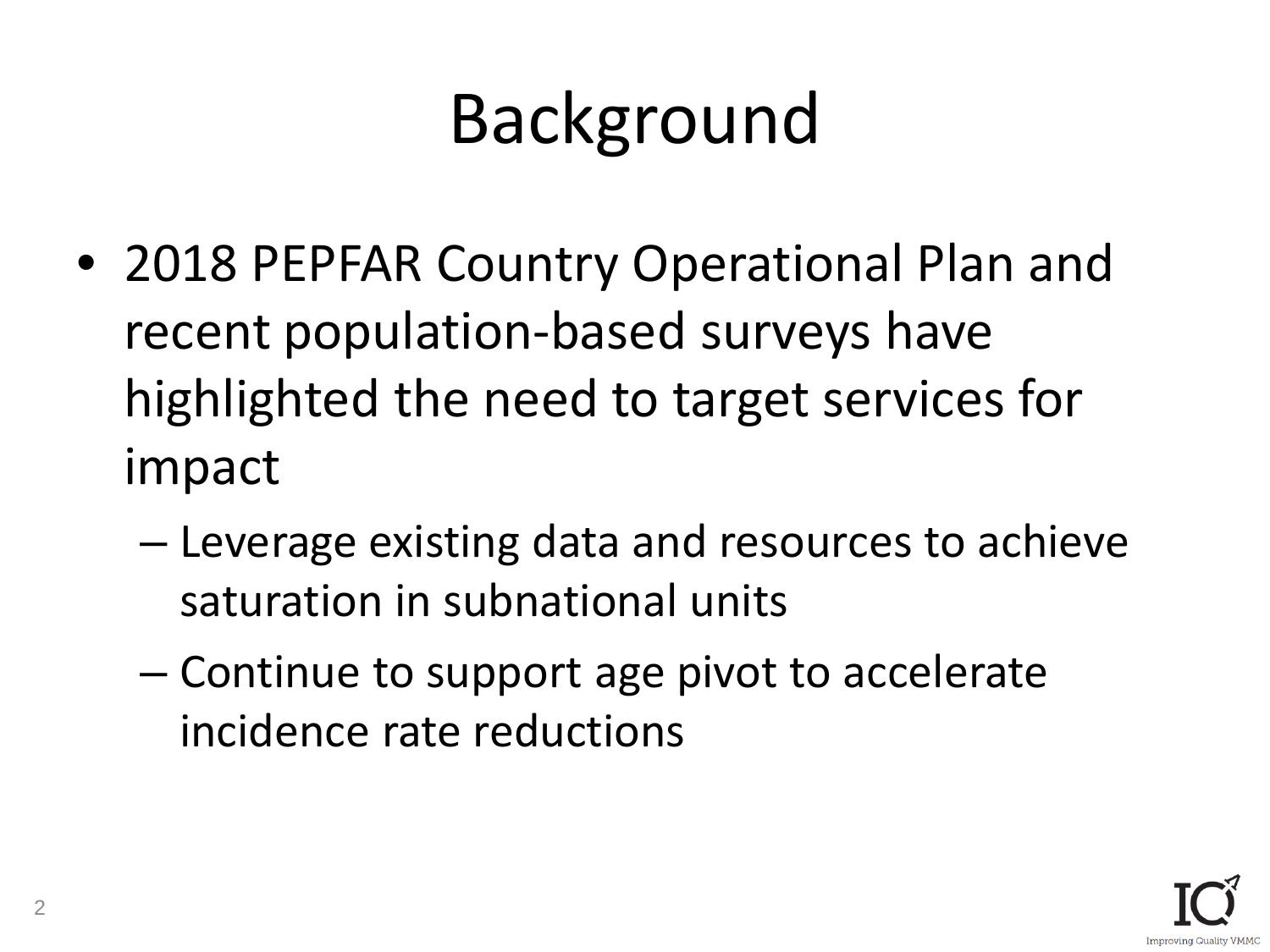# Today's objectives

- Summarize existing resources for estimating MC coverage and impact
- Review promising service targeting approaches from Zimbabwe and Malawi
- Discuss participants' current approaches, best practices, and challenges in monitoring MC coverage and impact

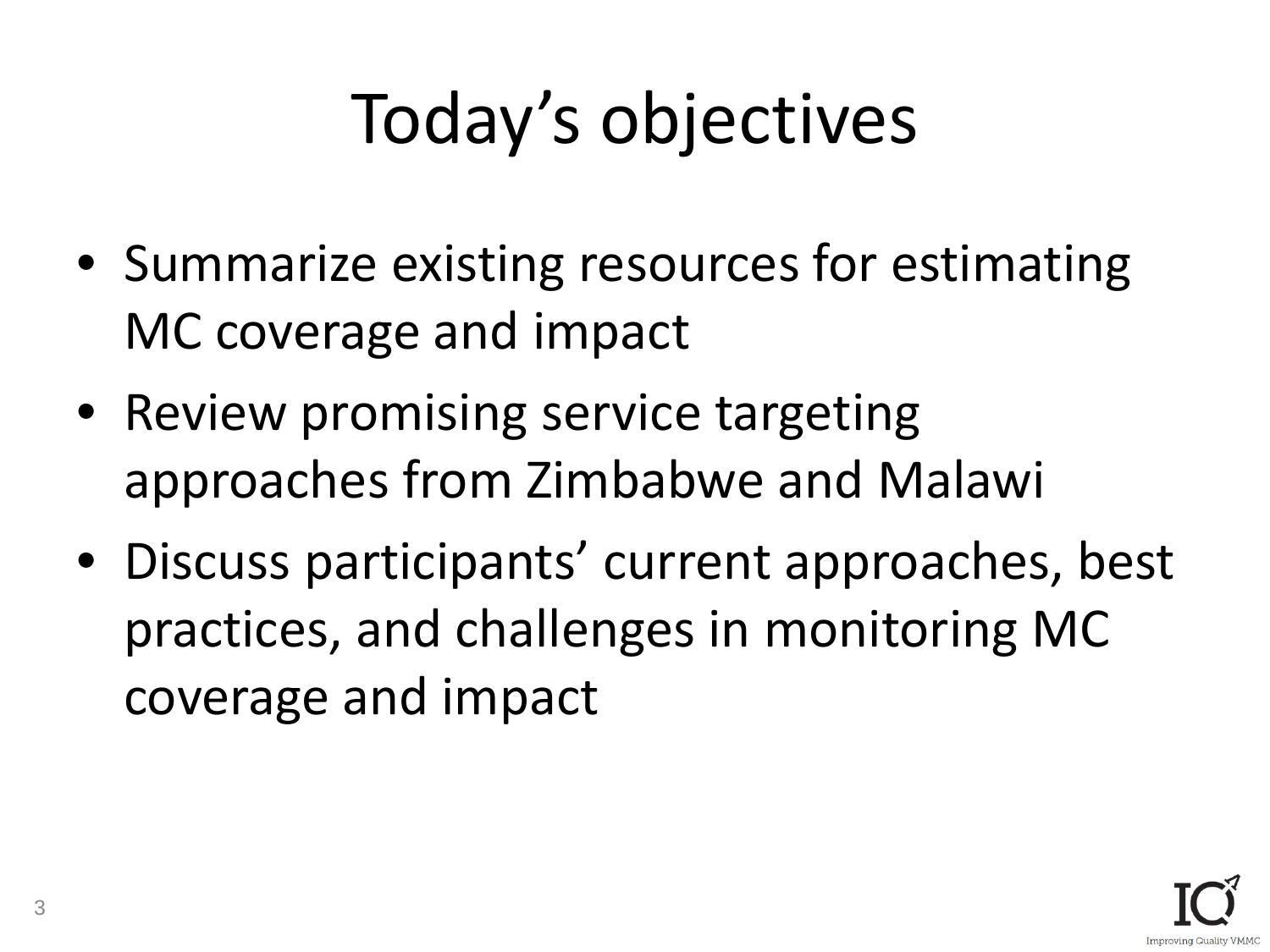# Agenda

**Introduction** Catey Laube, Jhpiego

#### **Part 1: Targeting VMMC for Impact**

Implications from PHIA data

*Q&A*

### **Part 2: Reaching Men Aged 20+ Years**

Zimbabwe

*Q&A*

Malawi

*Q&A*

Carlos Toledo, CDC

Lewis Masimba, I-TECH Zimbabwe

Geoffrey Menego, Jhpiego Malawi



#### 4 Discussion **All**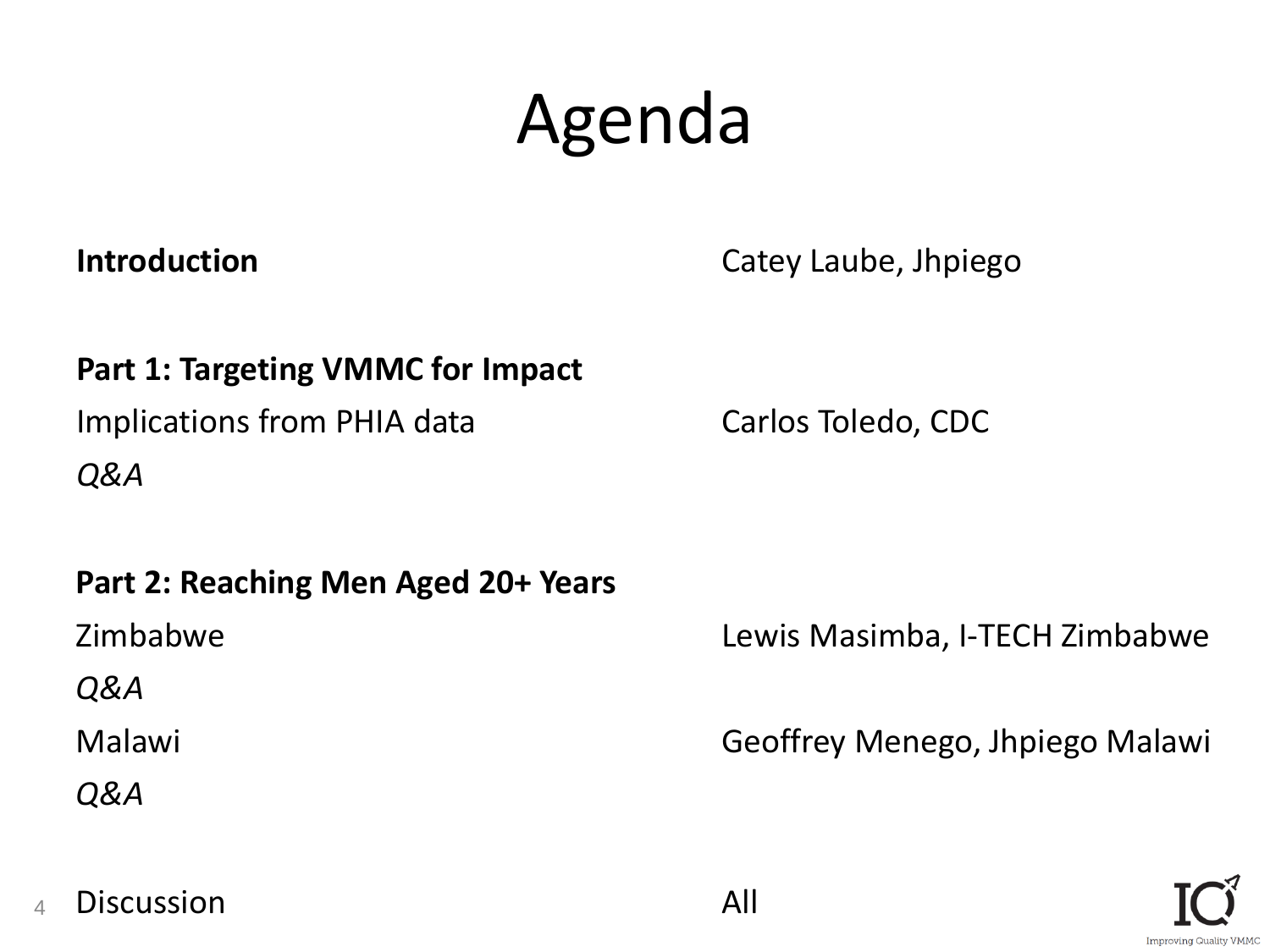

**Delivery** 

Filte

# Project IQ Resources Web Page: **<https://www.jhpiego.org/projectiq>**



5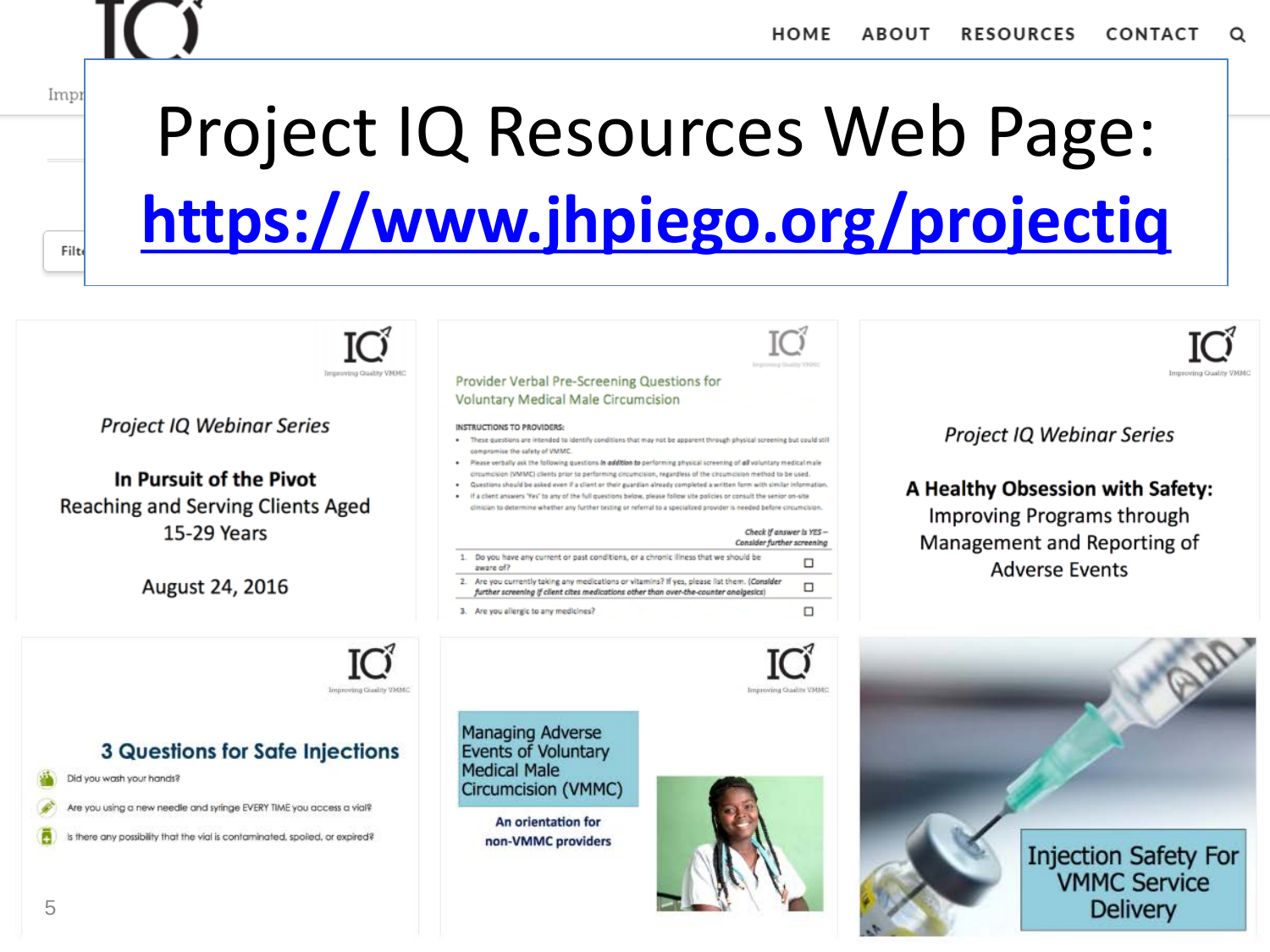## Online this week: EQA and CQI tools

- Soft copies of paper tools for download and use in VMMC programs
- Digital versions by August 2018

| <b>External Quality Assurance (EQA)</b><br>Site Name: | Voluntary Medical Male Circumcision (VMMC) Tool A - SOPs, Guidelines, Policies and Job Ai<br>Reviewer's Name: | Date: | Key Functions<br>Management Systems<br>Monitoring & Evaluation<br>Waste management<br>standards in Level 1 are met)<br>Mobile: Action Plan<br>Web: Action Plan, Question | Correctly complete one level at a time<br>(do not advance to Level 2 until all<br>breakdown, Aggregate Scores, |  |
|-------------------------------------------------------|---------------------------------------------------------------------------------------------------------------|-------|--------------------------------------------------------------------------------------------------------------------------------------------------------------------------|----------------------------------------------------------------------------------------------------------------|--|
| and registers related to VMMC services.               | This Tool (A) covers verification of the SOPs, guidelines, policies, job aids, and recording for              |       |                                                                                                                                                                          |                                                                                                                |  |
| Reviewer Guidance:                                    | Performance of each indicator will be assessed by documenting whether the guidelines, policies,               |       |                                                                                                                                                                          | <b>Improving Quality VMMC</b>                                                                                  |  |

Level 1: Safety of Procedure • Infrastructure, Supplies, Equipment, and Environment • Male Circumcision Procedure (any method) Follow-Up Visit Emergency Equipment/Supp • Infection Prevention • Waste Management

vel 2: Quality of Services • Infrastructure, Supplies, Equipment, and Environment

• Registration, Group Education, and IEC • Individual Counseling and HTS evel 3: Quality of Program

• Key Functions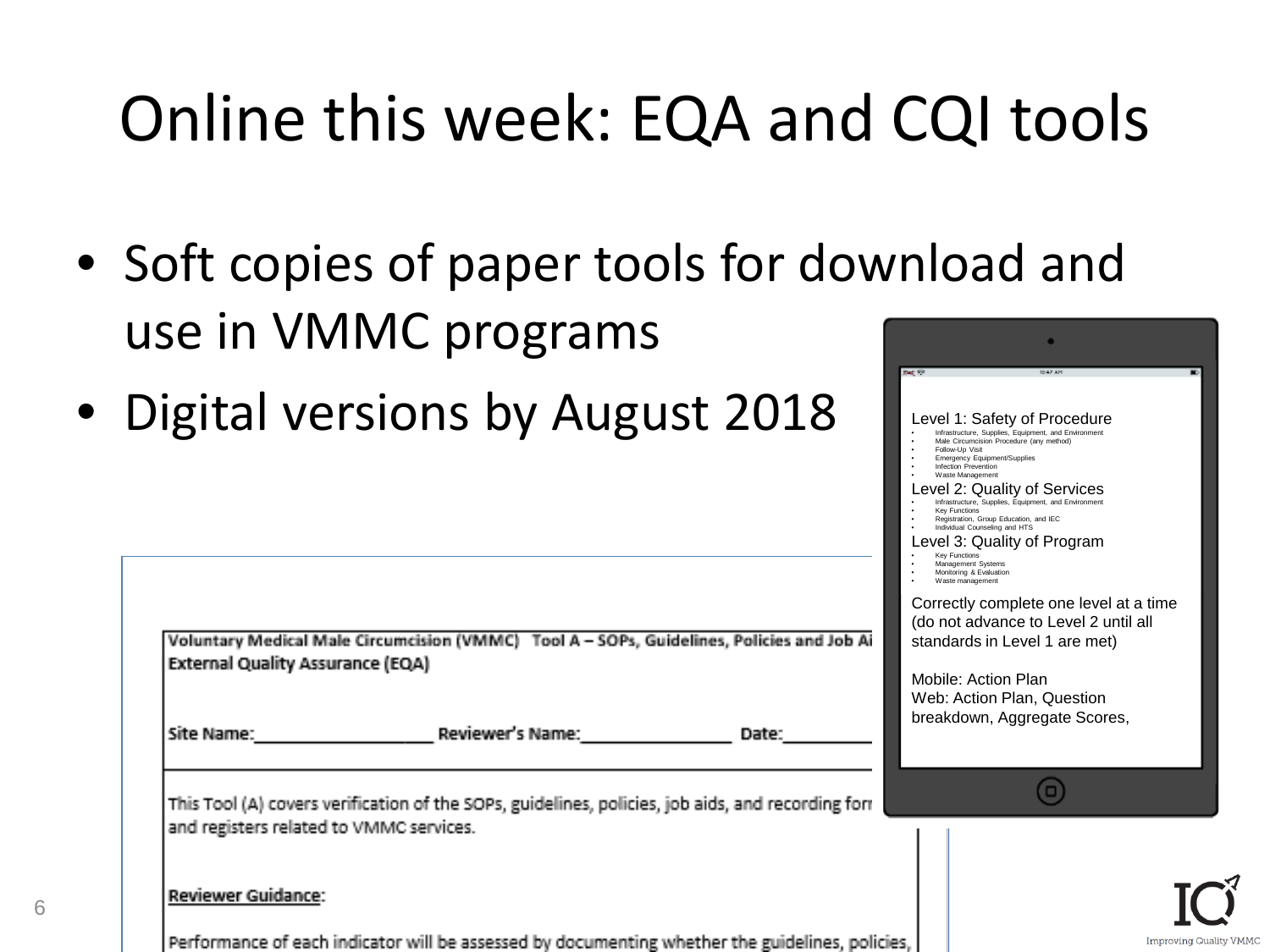# Updated this month: Adverse event action guide

• New content on identifying and managing acute bleeding/bleeding disorders







**https://www.malecircumcision.org**